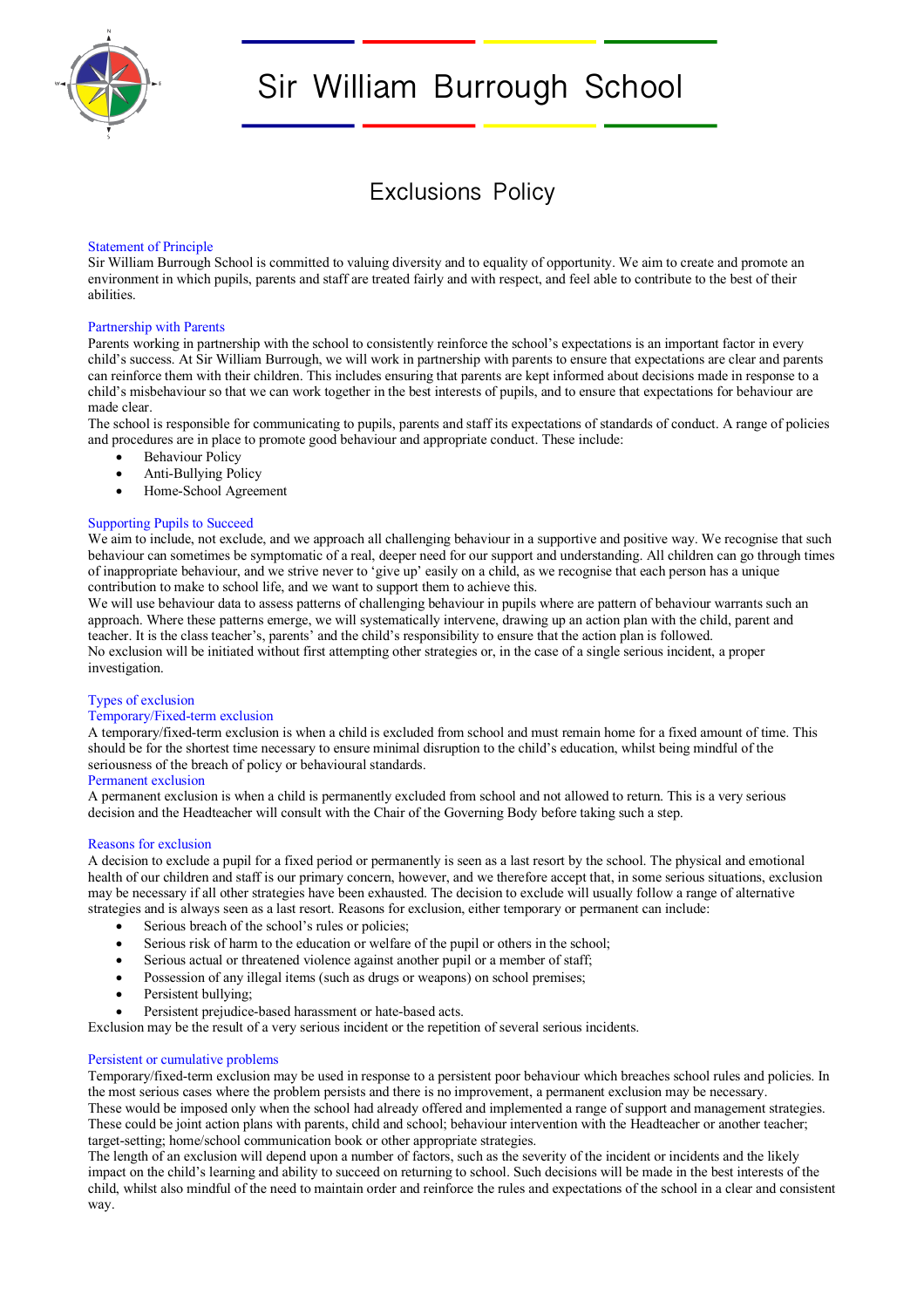#### Single incident

Temporary/fixed-term exclusion may be used in response to a very serious breach of school rules and policies or a disciplinary offence. In the most serious cases, where the problem persists and there is no improvement or where the breach is sufficiently serious, a permanent exclusion may be necessary.

In such cases, the Headteacher will investigate the incident and consider all evidence to support the allegation, taking account of the school's policies. The pupil will be encouraged to give his/her version of events. The Headteacher will also check whether the incident may have been provoked.

The Governing Body will be informed of all exclusions on a termly basis. In the case of a permanent exclusion, the Headteacher will also discuss the decision with the Chair of Governors.

#### The decision to exclude

If the Headteacher decides to exclude a pupil, he/she will:

- Ensure that there is sufficient recorded evidence to support the decision;
- Explain the decision to the pupil if the pupil is in the state of mind to listen to the decision;
- Contact the parents, explain the decision and ask that the child be collected;
- Send a letter to the parents confirming the reasons for the exclusion and whether it is a permanent or temporary exclusion;
- In the case of a temporary exclusion, the letter will include the length of the exclusion and any terms of conditions agreed for the pupil's return;
- In cases of more than a day's exclusion, ensure that appropriate work is set and that arrangements are in place for it to be marked;
- Plan how to address the pupil's needs and integration back into their class on his/her return;
- Plan a meeting with parents and pupil on his/her return and conduct that meeting (or delegate to another appropriate senior member of staff).

#### Procedure for appeal

If parents wish to appeal a decision to exclude, the matter will be referred to the Governing Body and handled through the school's appeals procedure.

#### Safeguarding

An exclusion will not be enforced if doing so may put the safety of the pupil at risk. In cases where parents will not comply, by, for example, refusing to collect the child, the child's welfare is the priority. In this situation, depending on the reason for exclusion, the school may consider keeping the child in school for the remainder of the day, with the fixed-term exclusion beginning on the following day. In more severe circumstances, the school may contact Social Services and/or the Police to safely take the pupil off site.

#### Re-integration

After a fixed-term exclusion, the pupil and parent(s) will be requested to attend a reintegration meeting with the Headteacher or another senior member of staff. At this meeting, the behaviour leading to exclusion will be discussed and targets will be set for improvement. Support around behaviour will also be discussed. The meeting will be recording in writing and a copy retained by the parent, the child and the school.

#### Work set

When a pupil is excluded for more than one day, work should be set by the school within a reasonable time-scale, and this should be returned to the school when the exclusion is over. If a child is excluded at the end of a school day, then it may not be possible to arrange for work to be set until the following morning.

A pupil can be excluded for up to ten continuous days on a fixed-term basis. On the sixth continuous day, the school becomes responsible for providing education for the pupil, which could be at another local school, at a pupil referral unit or by providing home education.

#### Behaviour outside school

Pupils' behaviour outside school, such as on school trips or at sports events, is subject to the school's behaviour policy. Unacceptable behaviour in such circumstances will be dealt with as if it had taken place in school. Additionally, this includes any serious breach of policy or behavioural standards which could bring the school into disrepute.

# Pupils with Special Educational Needs and Disabled Pupils

The school must and does take account of any special educational needs when considering whether or not to exclude a pupil. The Headteacher will ensure that reasonable steps, in line with the Disabilities Discrimination Act have been taken by the school to respond to a pupil's disability, so that the pupil is not treated less favourably for reasons related to the disability.

#### Managed Move

In cases where the Headteacher and parents agree that the progress of the pupil has been unsatisfactory and the pupil is unwilling or unable to profit from the educational opportunities offered, or if parental failure to engage in strategies implemented by the school is resulting in a continuing pattern of poor behaviour or lack of improvement in behaviour, the Headteacher may consult with the local